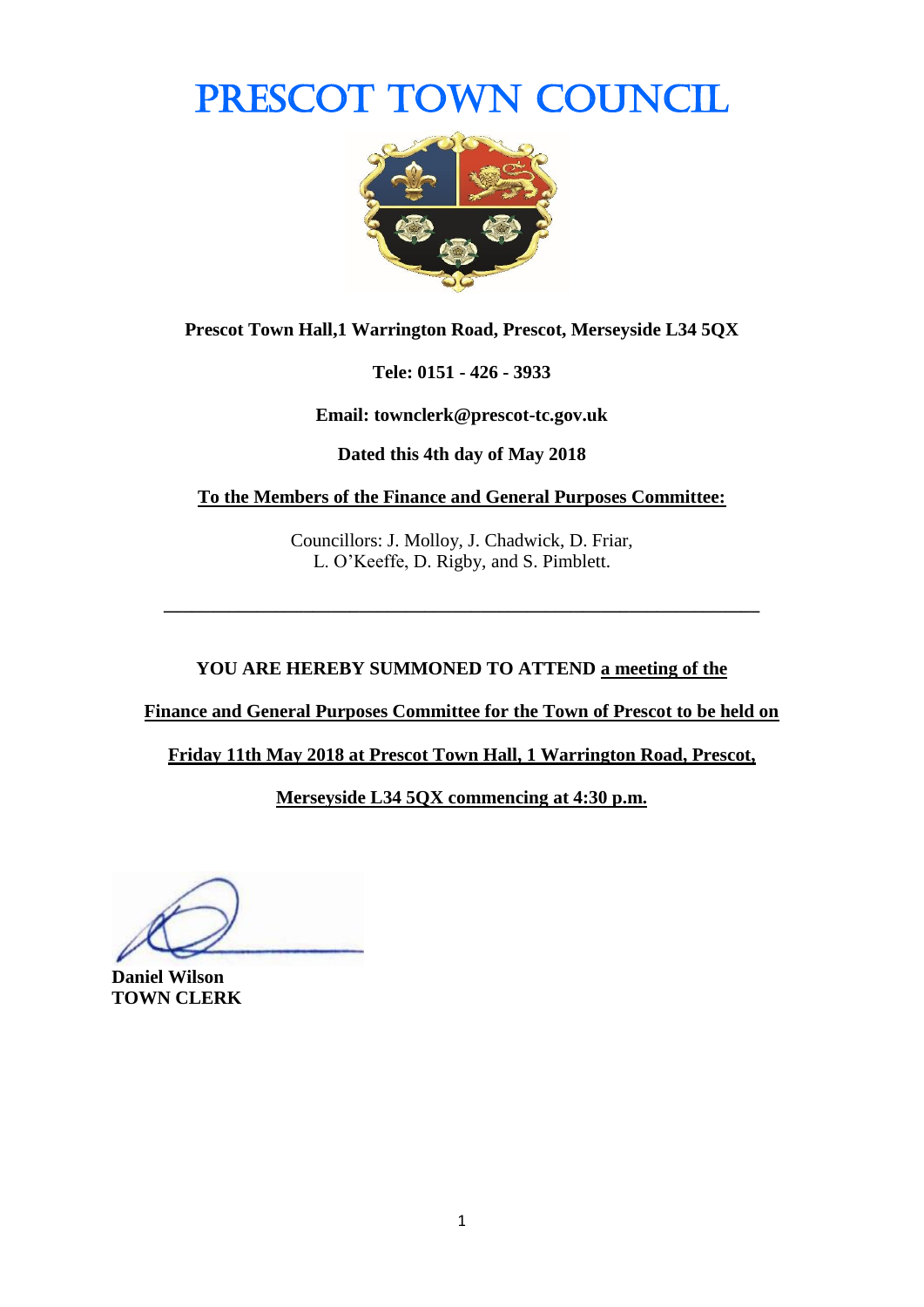### **A G E N D A**

**1. TO RECEIVE APOLOGIES** Verbal

# **2. DECLARATIONS OF INTEREST** Verbal In accordance with Standing Order 1.15 members are invited to indicate any interests they may have in relation to items on the agenda for the meeting. **3. MINUTES OF PREVIOUS COMMITTEE MEETING** (Pages 4-6) To **APPROVE AND SIGN** the Minutes of the Finance and General Purposes Committee Meeting held on 13<sup>th</sup> April 2018.

### **4. PLANNING APPLICATIONS** (Page 7)

Members are asked to **CONSIDER** any planning applications received and **AGREE** to make comment on those they feel require a response.

#### **5. PLANNING DECISIONS** (Pages 8-9)

Members are asked to **NOTE** the planning decisions received

#### **6. ANNUAL INTERNAL AUDIT** (Pages 10-15)

Members are asked to **CONSIDER** the Internal Audit Report for the financial year 2017-18 and **APPROVE** the report for submission to the Annual meeting of the Town Council.

#### **7. ANNUAL RETURN** (Pages 16-19)

Members are asked to **CONSIDER** the report provided and **APPROVE** the Annual Return for submission to the Annual meeting of the Town Council.

#### **8. TREASURY MANAGEMENT** (Pages 20-25)

Members are asked to **CONSIDER** the report and **AGREE** the recommendations contained within.